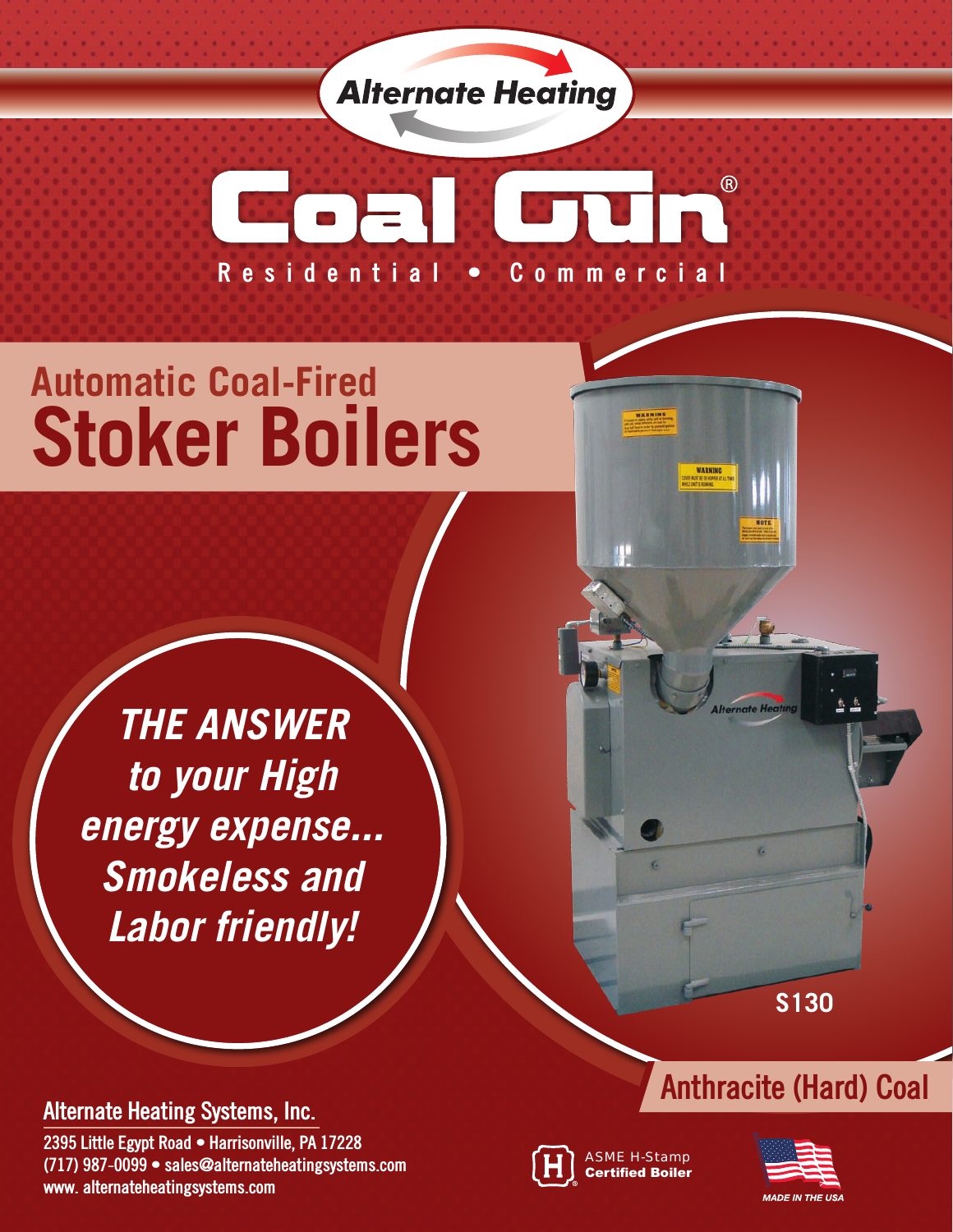## $\blacksquare$ oa **Residential • Commercial**

## Alternate Heating Systems Commitment to Quality…

Every **AHS Coal Gun**<sup>®</sup> is manufactured from the highest quality materials by highly trained, dedicated technicians. Every unit is tested extensively before it leaves our factory to ensure its adherence to our high standards of quality. In fact, we guarantee that our product is free from defects in materials and workmanship\*. Each AHS Coal Gun® comes complete with all controls necessary for operation and safety. Standard equipment includes an insulated boiler jacket, totally enclosed motor and drive systems, primary and backup aquastat thermostats (hot water units), commercial low water cut-off, and a pressure relief valve (steam units).

Our **Coal Gun**<sup>®</sup> boilers are some of the most durable heating units available. The AHS commitment to quality leads to a long boiler life (some reported at 30 years and counting) and years of hassle-free operation. The bottom line is that a quality-manufactured AHS Coal Gun® will save you both time and money in your heating application.



## How It Works…

Pea sized anthracite coal is transferred from your coal storage bin to the unit through an optional spiral auger. A fan induced draft pulls air through the barrel enhancing combustion of the coal. The hot exhaust gasses then spin through our unique swirl chamber heat exchanger and into the cyclone separator where any fly ash is removed.

## Fuel Consumption…

The amount of fuel used depends on a great many factors, including the weather, type of installation, and building construction. Due to its high efficiency, however, the **AHS Coal Gun**® uses less fuel than other units on the market and will substantially reduce your annual heating costs.

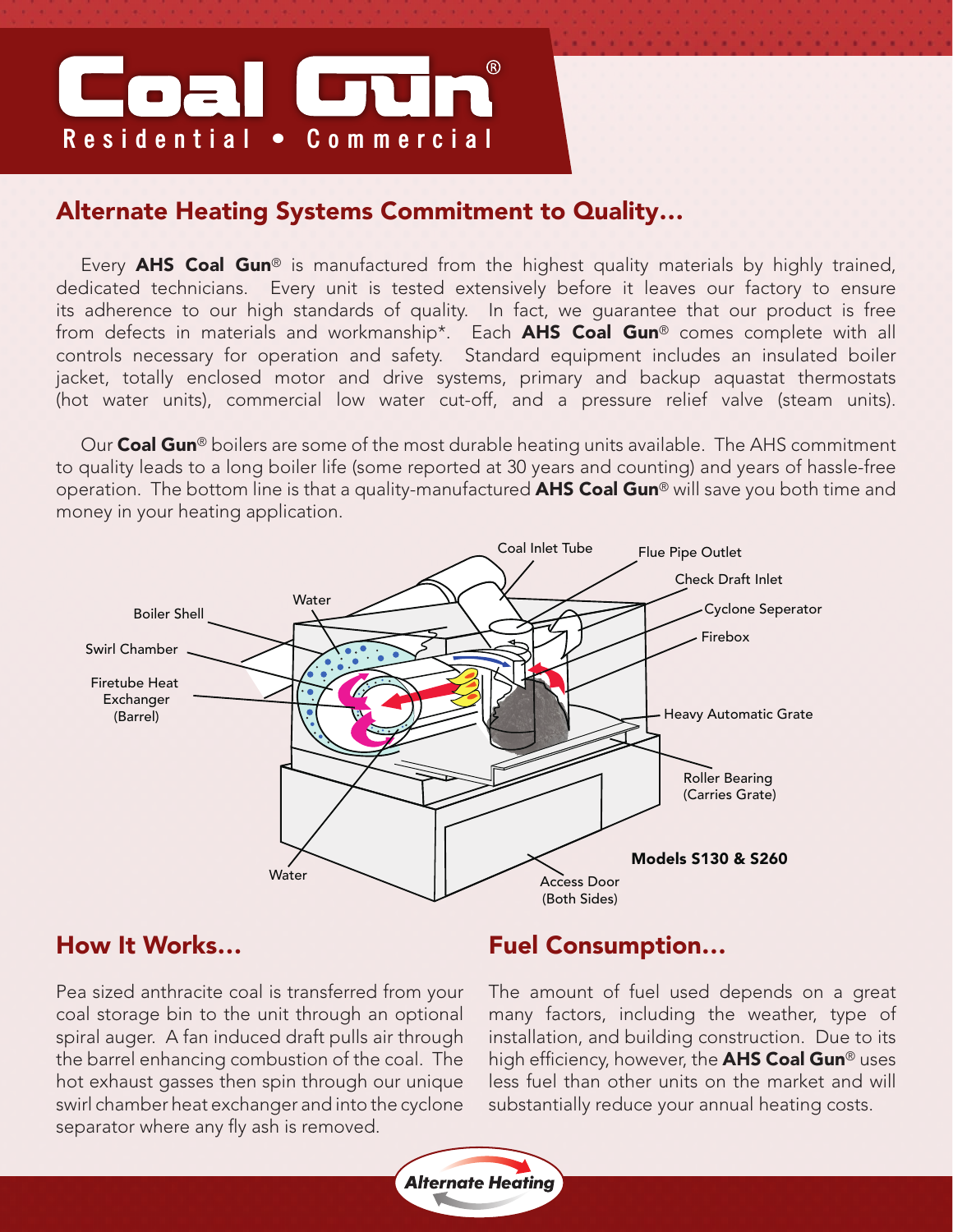## AHS Coal Gun® Specifications

| <b>Assembled Boiler</b>          | S <sub>130</sub> | S260           | <b>S500</b>     | S1000           | S1500             |
|----------------------------------|------------------|----------------|-----------------|-----------------|-------------------|
| Width                            | 22"              | 26''           | 34''            | 40''            | 45''              |
| Height (Does not include hopper) | 42"              | 47''           | 58''            | 66''            | 77"               |
| Length                           | 48''             | 62"            | 82"             | 102"            | 118"              |
| Weight                           | 875 lbs.         | 1,275 lbs.     | 2,200 lbs.      | 3,800 lbs.      | 5,000 lbs.        |
| <b>Water Capacity</b>            | 27 gallons       | 56 gallons     | 115 gallons     | 220 gallons     | 380 gallons       |
| <b>Area Heating Capacity</b>     | 4,000 Sq. Ft.*   | 8,000 Sq. Ft.* | 15,000 Sq. Ft.* | 30,000 Sq. Ft.* | 50,000 Sq. Ft.*   |
| BTU/hr (Gross Input)             | 130,000          | 260,000        | 500,000         | 1,000,000       | 1,650,000 (50 HP) |
| Flue Size                        | 5''              | 6''            | 8''             | 10''            | 12"               |
| <b>Return Tapping</b>            | 1 1/2" NPT       | (2) 1 1/2" NPT | $(2)$ 2" NPT    | (2) 2 1/2" NPT  | (2) 2 1/2" NPT    |
| Supply Taping                    | 1 1/2" NPT       | (1) 1 1/2" NPT | $(1)$ 2" NPT    | (2) 2 1/2" NPT  | (2) 2 1/2" NPT    |

\*Depending on building construction, use, and insulation.

| <b>Disassembled Boiler</b><br>(Does not include Base) | S <sub>130</sub> | <b>S260</b> | <b>S500</b> | S1000      | S <sub>1500</sub> |
|-------------------------------------------------------|------------------|-------------|-------------|------------|-------------------|
| Width                                                 | 20''             | 25''        | 33"         | 40''       | 45''              |
| Height (Does not include hopper)                      | 23''             | 27"         | 34''        | 41''       | 48"               |
| Length                                                | 32"              | 46''        | 63''        | 77"        | 100''             |
| Weight                                                | 400 lbs.         | 680 lbs.    | 1,250 lbs.  | 2,500 lbs. | 3,500 lbs.        |

Specifications and designs subject to change without notice.



- The AHS Coal Gun® can be found in service in a variety of commercial and residential areas including car washes, egg processing plants, motels, Laundromats, private residences, apartment houses, retail stores, greenhouses, etc.
- Multiple units may be installed in tandem for up to 3,300,000 BTU/hr.
- The efficient AHS Coal Gun® can pay for itself over a two year period

#### Fuel Cost BTU Conversion Chart (Assuming Equal Efficiency)

|                                     |                                 |                                           |                                                      | ,,                       |                                         |
|-------------------------------------|---------------------------------|-------------------------------------------|------------------------------------------------------|--------------------------|-----------------------------------------|
| <b>Anthracite</b><br>Coal<br>\$/ton | <b>Heating</b><br>Oil<br>\$/Gal | <b>Direct</b><br><b>Electric</b><br>¢/kWh | <b>Natural</b><br>Gas<br>$\epsilon$ /ft <sup>3</sup> | <b>Propane</b><br>\$/Gal | <b>Wood</b><br><b>Pellets</b><br>\$/ton |
| 600                                 | 3.00                            | 7.3                                       | 2.2                                                  | 1.96                     | 350                                     |
| 580                                 | 2.90                            | 7.1                                       | 2.1                                                  | 1.89                     | 340                                     |
| 560                                 | 2.80                            | 6.8                                       | 2.1                                                  | 1.83                     | 325                                     |
| 540                                 | 2.70                            | 6.6                                       | 2.0                                                  | 1.76                     | 315                                     |
| 520                                 | 2.60                            | 6.3                                       | 1.9                                                  | 1.70                     | 300                                     |
| 500                                 | 2.50                            | 6.1                                       | 1.8                                                  | 1.63                     | 290                                     |
| 480                                 | 2.40                            | 5.8                                       | 1.8                                                  | 1.57                     | 280                                     |
| 460                                 | 2.30                            | 5.6                                       | 1.7                                                  | 1.50                     | 270                                     |
| 440                                 | 2.20                            | 5.4                                       | 1.6                                                  | 1.44                     | 255                                     |
| 420                                 | 2.10                            | 5.1                                       | 1.5                                                  | 1.37                     | 245                                     |
| 400                                 | 2.00                            | 4.9                                       | 1.5                                                  | 1.31                     | 230                                     |
| 380                                 | 1.90                            | 4.6                                       | 1.4                                                  | 1.24                     | 220                                     |
| 360                                 | 1.80                            | 4.4                                       | 1.3                                                  | 1.17                     | 210                                     |
| 340                                 | 1.70                            | 4.1                                       | 1.2                                                  | 1.11                     | 200                                     |
| 320                                 | 1.60                            | 3.9                                       | 1.2                                                  | 1.04                     | 185                                     |
| 300                                 | 1.50                            | 3.7                                       | 1.1                                                  | 0.98                     | 175                                     |
| 280                                 | 1.40                            | 3.4                                       | 1.0                                                  | 0.91                     | 160                                     |
| 260                                 | 1.30                            | 3.2                                       | 1.0                                                  | 0.85                     | 150                                     |
| 240                                 | 1.20                            | 2.9                                       | 0.9                                                  | 0.78                     | 140                                     |
| 220                                 | 1.10                            | 2.7                                       | 0.8                                                  | 0.72                     | 125                                     |
| 200                                 | 1.00                            | 2.4                                       | 0.7                                                  | 0.65                     | 115                                     |
| 150                                 | 0.75                            | 1.8                                       | 0.5                                                  | 0.49                     | 85                                      |
| 130                                 | 0.65                            | 1.6                                       | 0.4                                                  | 0.42                     | 75                                      |
| 100                                 | 0.50                            | 1.2                                       | 0.4                                                  | 0.33                     | 55                                      |

#### How to use this chart…

Check the price of Anthracite coal in your area. Find that price in the first column above. In that row, you will find the prices of other heating fuels necessary to match the BTU/h output to price ratio for coal. *For example, if coal costs \$130 per ton, to get the same amount of energy (BTU/h) for the same cost, heating oil would need to cost \$0.65 per gallon and propane would need to be \$0.42 per gallon. Information from US Dept. of Energy.*